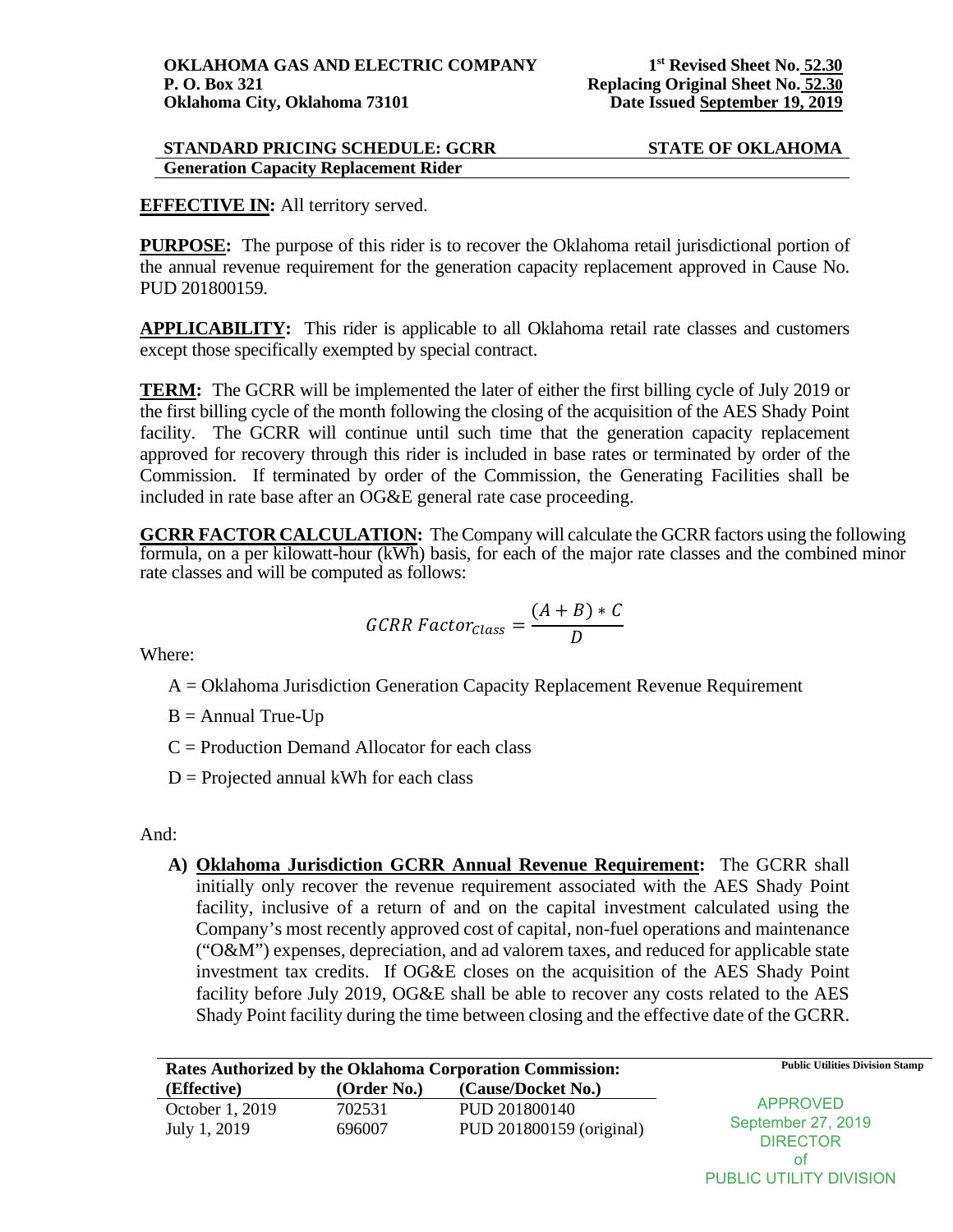### **STANDARD PRICING SCHEDULE: GCRR STATE OF OKLAHOMA Generation Capacity Replacement Rider**

Beginning on the date OG&E closes on the acquisition of the Oklahoma Cogeneration facility, the Company shall create a regulatory asset for costs of that facility, including a return of and on the capital investment associated with the Generating Facilities, non-fuel operations and maintenance ("O&M") expenses, depreciation, and ad valorem taxes. The return on that regulatory asset shall be at the Company's most recently approved cost of debt (as specified in Cause No. PUD 201700496) and shall be updated based on the final order in Cause No. PUD 201800140. On May 1, 2021, the Oklahoma Cogeneration regulatory asset shall terminate and the regulatory asset balance shall be included in the GCRR for amortization over a five year period and a revenue requirement associated with the Oklahoma Cogeneration facility inclusive of a return of and on the capital investment calculated using the Company's most recently approved cost of capital, non-fuel operations and maintenance ("O&M") expenses, depreciation, and ad valorem taxes and reduced for applicable state investment tax credits and shall be calculated for recovery in the GCRR using the Company's most recently approved cost of capital.

If the GCRR terminates before the regulatory asset balance is fully amortized, the regulatory asset balance shall be recovered through base rates in OG&E's next general rate case.

The capital investment amount to be included in the GCRR shall be limited to the purchase price of the Generating Facilities. No capital costs other than the costs associated with purchase of the generation facilities shall be included in the GCRR. In addition, the annual O&M costs associated with the Generating Facilities shall be capped at \$20 million.

**B) Annual True-Up:** The over or under amount will be the difference between actual revenue requirement and the Prior Period GCRR factor revenues net of the previous Prior Period True-Up.

|                 |             | Rates Authorized by the Oklahoma Corporation Commission: | <b>Public Utilities Division Stamp</b> |
|-----------------|-------------|----------------------------------------------------------|----------------------------------------|
| (Effective)     | (Order No.) | (Cause/Docket No.)                                       |                                        |
| October 1, 2019 | 702531      | PUD 201800140                                            | APPROVED                               |
| July 1, 2019    | 696007      | PUD 201800159 (original)                                 | September 27, 2019                     |
|                 |             |                                                          | <b>DIRECTOR</b>                        |

of PUBLIC UTILITY DIVISION